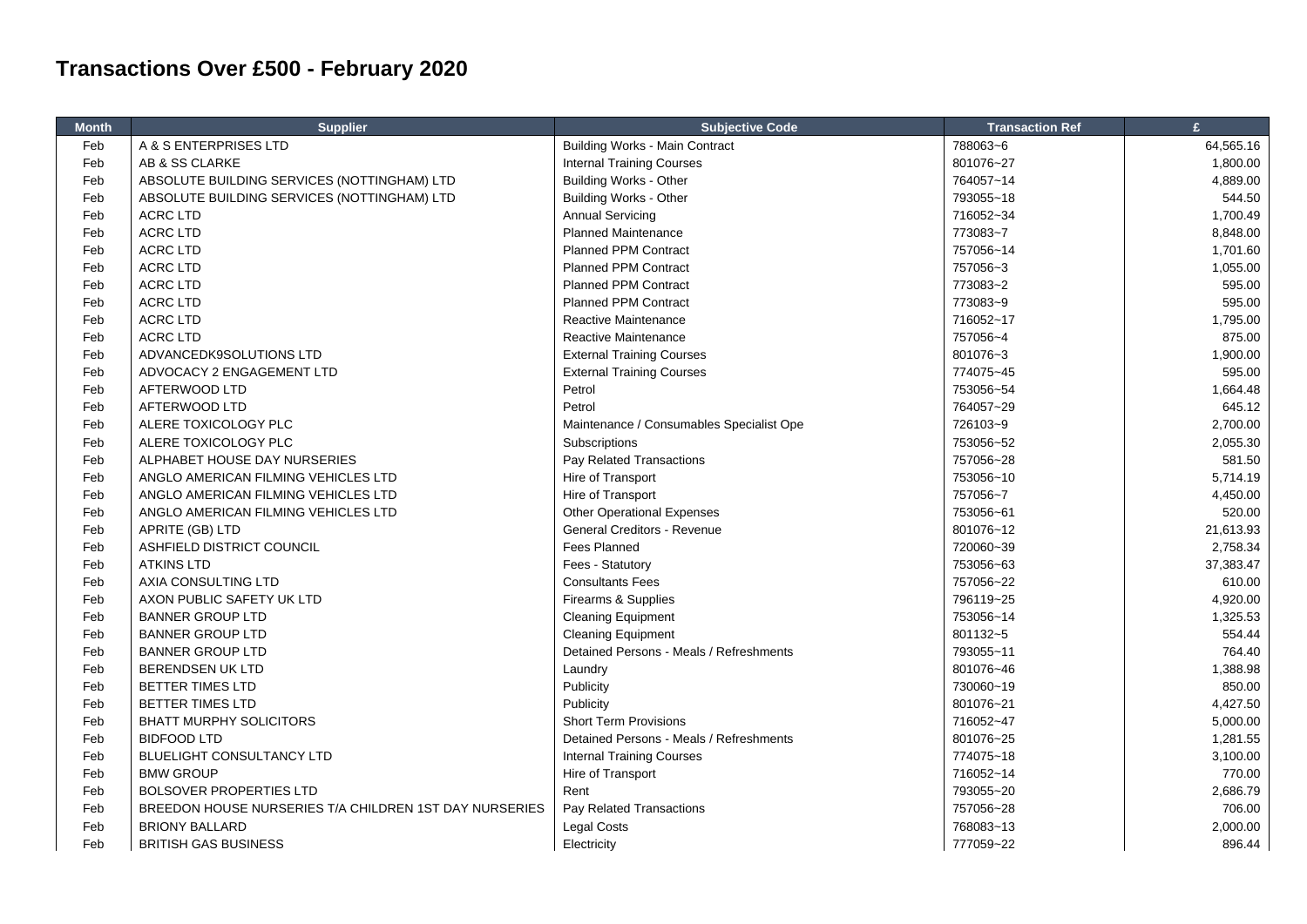| <b>Month</b> | <b>Supplier</b>                      | <b>Subjective Code</b>                   | <b>Transaction Ref</b> | £         |
|--------------|--------------------------------------|------------------------------------------|------------------------|-----------|
| Feb          | <b>BRITISH GAS BUSINESS</b>          | Electricity                              | 787057~7               | 639.08    |
| Feb          | BRITISH TELECOMMUNICATIONS PLC       | Network Services                         | 716052~30              | 879.57    |
| Feb          | BRITISH TELECOMMUNICATIONS PLC       | <b>Network Services</b>                  | 777059~28              | 22,166.93 |
| Feb          | <b>BROOK STREET (UK) LTD</b>         | Agency / Temp Staff                      | 745066~53              | 602.55    |
| Feb          | <b>BROOK STREET (UK) LTD</b>         | Agency / Temp Staff                      | 796119~46              | 7,648.68  |
| Feb          | <b>BROOK STREET (UK) LTD</b>         | Agency / Temp Staff                      | 801076~89              | 11,543.28 |
| Feb          | <b>BUDDI LTD</b>                     | Maintenance / Consumables Specialist Ope | 716052~22              | 2,475.00  |
| Feb          | <b>BUYWORKS LTD</b>                  | <b>Consultants Fees</b>                  | 753056~8               | 5,500.00  |
| Feb          | CANPHARMACONSULTING LTD              | <b>Doctors Statements</b>                | 774075~55              | 6,246.40  |
| Feb          | CAPITA BUSINESS SERVICES LTD         | Hardware                                 | 768065~2               | 53,409.75 |
| Feb          | CAPITA BUSINESS SERVICES LTD         | Hotel Accommodation                      | 764057~13              | 814.96    |
| Feb          | <b>CDW LTD</b>                       | Hardware                                 | 796108~20              | 48,318.48 |
| Feb          | CENTURY FIRE AND SECURITY LTD        | <b>Annual Servicing</b>                  | 793071~14              | 985.00    |
| Feb          | CENTURY FIRE AND SECURITY LTD        | Reactive Maintenance                     | 716052~9               | 558.73    |
| Feb          | CENTURY FIRE AND SECURITY LTD        | Reactive Maintenance                     | 777059~30              | 632.71    |
| Feb          | <b>CERTAS ENERGY UK LTD</b>          | Diesel                                   | 745066~24              | 17,623.80 |
| Feb          | <b>CERTAS ENERGY UK LTD</b>          | <b>Diesel</b>                            | 768083~22              | 13,620.60 |
| Feb          | <b>CERTAS ENERGY UK LTD</b>          | <b>Diesel</b>                            | 777059~46              | 14,715.42 |
| Feb          | <b>CERTAS ENERGY UK LTD</b>          | <b>Diesel</b>                            | 793071~3               | 9,772.56  |
| Feb          | <b>CHARLES FELLOWS SUPPLIES LTD</b>  | Detained Persons - Clothing              | 716052~49              | 2,760.00  |
| Feb          | CHARLES FELLOWS SUPPLIES LTD         | Detained Persons - Clothing              | 757056~37              | 750.00    |
| Feb          | CHILDCARE EAST MIDLANDS LLP          | Pay Related Transactions                 | 801076~50              | 1,772.00  |
| Feb          | <b>CINTRA LTD</b>                    | Interpreters Fees & Translators Fees     | 720060~34              | 26,212.15 |
| Feb          | <b>CINTRA LTD</b>                    | Interpreters Fees & Translators Fees     | 720098~21              | 624.80    |
| Feb          | <b>CIVICA UK LTD</b>                 | Software Licences                        | 768083~16              | 9,491.69  |
| Feb          | CLUCAS METHOD OF ENTRY LTD           | <b>Specialist Equipment</b>              | 757056~23              | 20,435.00 |
| Feb          | <b>COLLEGE GARTH LTD</b>             | Police Dogs - Feed/kennelling/vets       | 768083~4               | 5,140.56  |
| Feb          | <b>COLLEGE OF POLICING</b>           | <b>External Assessment Centres</b>       | 768083~48              | 21,211.91 |
| Feb          | COLLEGE OF POLICING                  | <b>External Training Courses</b>         | 745066~39              | 7,297.50  |
| Feb          | <b>COLLEGE OF POLICING</b>           | <b>External Training Courses</b>         | 796119~45              | 8,893.00  |
| Feb          | CONSULT 47                           | <b>Building Works - Main Contract</b>    | 768083~25              | 2,215.79  |
| Feb          | <b>CONTROL-F LTD</b>                 | <b>External Training Courses</b>         | 753056~46              | 4,500.00  |
| Feb          | <b>COONEEN AT WORK LTD</b>           | Clothing & Uniforms                      | 774075~41              | 32,000.00 |
| Feb          | <b>COONEEN AT WORK LTD</b>           | Clothing & Uniforms                      | 777059~40              | 44,525.97 |
| Feb          | <b>CORONA ENERGY</b>                 | Gas                                      | 777059~31              | 21,965.75 |
| Feb          | CRAIGARD (SHERWOOD PARK) LTD         | Rent                                     | 801076~81              | 18,093.75 |
| Feb          | <b>CROWN LIFT TRUCKS LTD</b>         | Maintenance / Consumables Specialist Ope | 801132~29              | 830.60    |
| Feb          | <b>CVL SYSTEMS LTD</b>               | <b>Planned Maintenance</b>               | 774075~51              | 1,580.00  |
|              |                                      |                                          |                        |           |
| Feb          | <b>D.TEC INTERNATIONAL LTD</b>       | Maintenance / Consumables Specialist Ope | 793071~8               | 867.00    |
| Feb          | DART SYSTEMS LTD                     | <b>Specialist Equipment</b>              | 796119~47              | 5,020.01  |
| Feb          | DATA PRO IT LTD                      | Hardware - purchase                      | 716052~16              | 648.00    |
| Feb          | DATA PRO IT LTD                      | Hardware - purchase                      | 716052~70              | 3,640.00  |
| Feb          | <b>DEREK DAWKINS</b>                 | <b>Internal Training Courses</b>         | 720060~13              | 900.00    |
| Feb          | DERRY BUILDING SERVICES LTD          | <b>Building Works - Main Contract</b>    | 720060~3               | 1,882.00  |
| Feb          | DESIGN IT SOLUTIONS LTD TA PANOPTECH | Hardware - purchase                      | 774075~10              | 1,800.00  |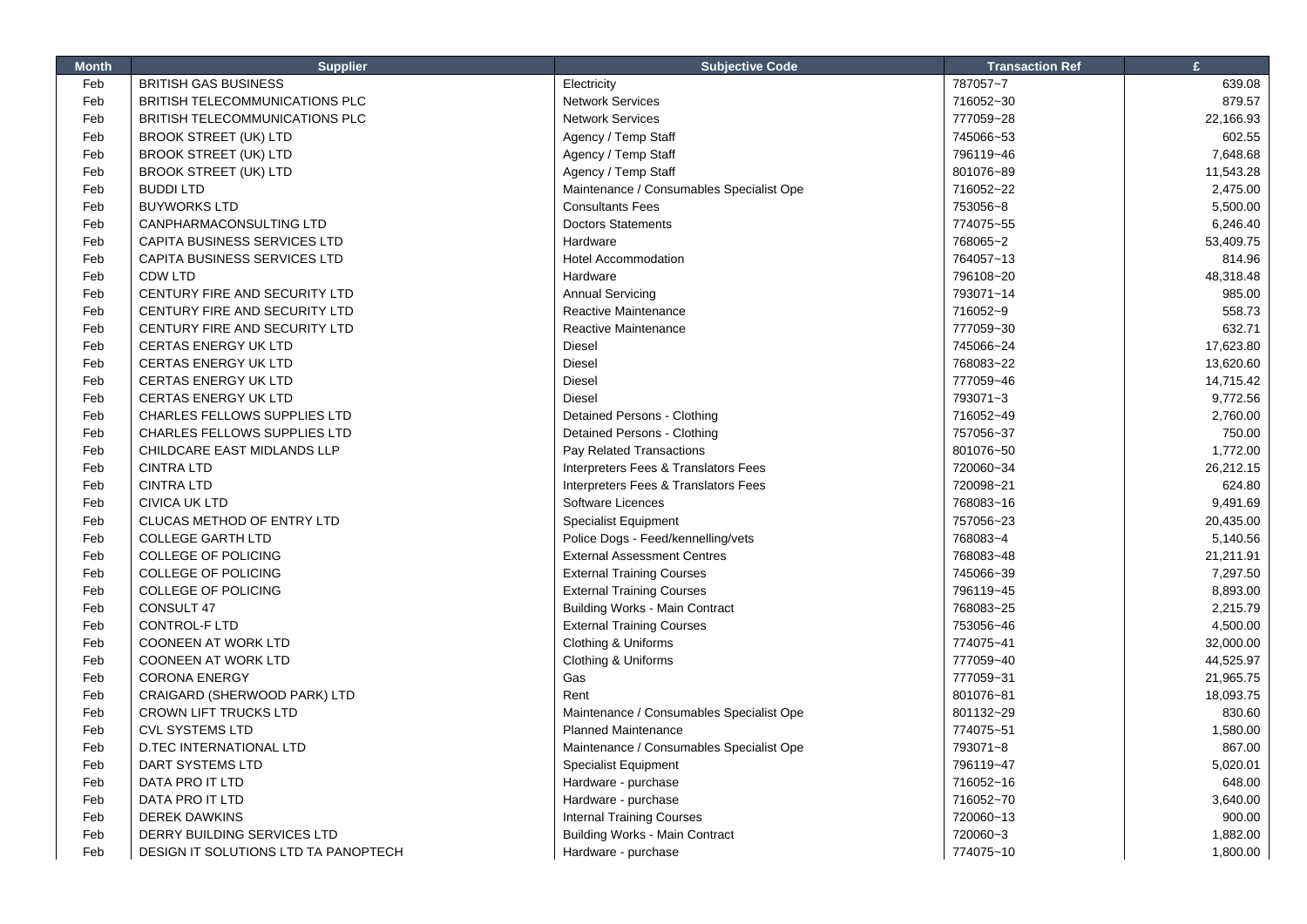| <b>Month</b> | <b>Supplier</b>                           | <b>Subjective Code</b>                   | <b>Transaction Ref</b> | £         |
|--------------|-------------------------------------------|------------------------------------------|------------------------|-----------|
| Feb          | DFP SERVICES LTD                          | <b>Annual Servicing</b>                  | 757056~17              | 4,465.72  |
| Feb          | <b>DFP SERVICES LTD</b>                   | Planned PPM Contract                     | 745066~23              | 2,867.05  |
| Feb          | DFP SERVICES LTD                          | <b>Planned PPM Contract</b>              | 745066~27              | 555.16    |
| Feb          | DFP SERVICES LTD                          | <b>Planned PPM Contract</b>              | 796119~15              | 823.00    |
| Feb          | DFP SERVICES LTD                          | Reactive Maintenance                     | 801076~5               | 665.00    |
| Feb          | DPP LAW                                   | <b>Short Term Provisions</b>             | 716052~47              | 6,600.00  |
| Feb          | DR D J BERRY                              | <b>Doctors Statements</b>                | 774075~55              | 1,410.30  |
| Feb          | DRAEGER SAFETY UK LTD                     | Maintenance / Consumables Specialist Ope | 801076~48              | 1,709.69  |
| Feb          | <b>EARLE INTERNATIONAL</b>                | Maintenance / Consumables Specialist Ope | 801132~17              | 955.10    |
| Feb          | EDF ENERGY CUSTOMERS LTD                  | Electricity                              | 757056~10              | 27,448.54 |
| Feb          | EDF ENERGY CUSTOMERS LTD                  | Electricity                              | 757056~30              | 2,725.77  |
| Feb          | EDF ENERGY CUSTOMERS LTD                  | Electricity                              | 757056~32              | 3.592.23  |
| Feb          | EDF ENERGY CUSTOMERS LTD                  | Electricity                              | 757056~33              | 5,224.50  |
| Feb          | EDF ENERGY CUSTOMERS LTD                  | Electricity                              | 757056~41              | 3,526.43  |
| Feb          | EDF ENERGY CUSTOMERS LTD                  | Electricity                              | 757056~43              | 863.83    |
| Feb          | EDF ENERGY CUSTOMERS LTD                  | Electricity                              | 757056~44              | 17,383.25 |
| Feb          | EDF ENERGY CUSTOMERS LTD                  | Electricity                              | 757056~45              | 35,118.75 |
| Feb          | EDF ENERGY CUSTOMERS LTD                  | Electricity                              | 777059~42              | 11,098.71 |
| Feb          | <b>EDGAR BROTHERS</b>                     | Uniform - PPE                            | 745066~50              | 3,570.00  |
| Feb          | ENTERPRISE RENT-A-CAR (UK) LTD            | Hire of Transport                        | 720098~7               | 600.32    |
| Feb          | ENTERPRISE RENT-A-CAR (UK) LTD            | Hire of Transport                        | 796119~10              | 621.76    |
| Feb          | <b>ENVIRONTEC LTD</b>                     | <b>Planned Maintenance</b>               | 764057~8               | 1,976.00  |
| Feb          | <b>EPPERSTONE RIFLE RANGE</b>             | Electricity                              | 801076~67              | 689.30    |
| Feb          | <b>EPPERSTONE RIFLE RANGE</b>             | Rent                                     | 801076~64              | 7,500.00  |
| Feb          | EVERYTHING EVERYWHERE LTD                 | Hardware - purchase                      | 777059~15              | 76,000.00 |
| Feb          | <b>FLOGAS BRITAIN LTD</b>                 | <b>Heating Fuel Oil</b>                  | 764057~11              | 5,948.19  |
| Feb          | <b>FONEFUNSHOP LTD</b>                    | Hardware - purchase                      | 753056~13              | 1,756.42  |
| Feb          | <b>FORENSIC ACCESS LTD</b>                | Other IT Costs                           | 774075~28              | 550.00    |
| Feb          | FRANCOTYP-POSTALIA LTD                    | Postage Costs                            | 749064~65              | 1,000.00  |
| Feb          | <b>GARRAN LOCKERS LTD</b>                 | Furniture                                | 716052~71              | 4,452.73  |
| Feb          | <b>GARRAN LOCKERS LTD</b>                 | Furniture                                | 774075~11              | 652.16    |
| Feb          | <b>GARRAN LOCKERS LTD</b>                 | Furniture                                | 774075~49              | 1,431.22  |
| Feb          | <b>GEDLING BOROUGH COUNCIL</b>            | Council Tax                              | 801076~93              | 585.78    |
| Feb          | <b>GEO HANSON &amp; SONS HUCKNALL LTD</b> | Reactive Maintenance                     | 801132~3               | 1,813.95  |
| Feb          | <b>GEOFF SMITH ASSOCIATES LTD</b>         | Software - upgrade / development         | 720098~20              | 3,300.00  |
| Feb          | <b>GIVE AS YOU EARN</b>                   | Pay Related Transactions                 | 768083~28              | 1,015.50  |
| Feb          | <b>GIVE AS YOU EARN</b>                   | Pay Related Transactions                 | 768083~29              | 9,867.00  |
| Feb          | <b>GIVE AS YOU EARN</b>                   | Pay Related Transactions                 | 768083~30              | 893.76    |
| Feb          | <b>GLIDER DIGITAL LTD</b>                 | Web Infrastructure                       | 801132~12              | 1,142.04  |
| Feb          | GMB (MIDLANDS & EAST COAST)               | Pay Related Transactions                 | 801076~58              | 2,574.26  |
| Feb          | <b>GO 2 TELECOM LTD</b>                   | <b>Consultants Fees</b>                  | 749064~62              | 3,000.00  |
| Feb          | <b>GREGSONS SOLICITORS</b>                | <b>Short Term Provisions</b>             | 716052~47              | 1,920.00  |
| Feb          | HANSON ANIMAL DOCTOR LTD                  | Police Dogs - Feed/kennelling/vets       | 749064~6               | 3,038.24  |
| Feb          | <b>HIGGS NEWTON KENYON SOLICITORS</b>     | <b>Short Term Provisions</b>             | 757056~36              | 2,500.00  |
| Feb          | HM REVENUE & CUSTOMS                      | Apprentice Levy                          | 739061~5               | 49,223.00 |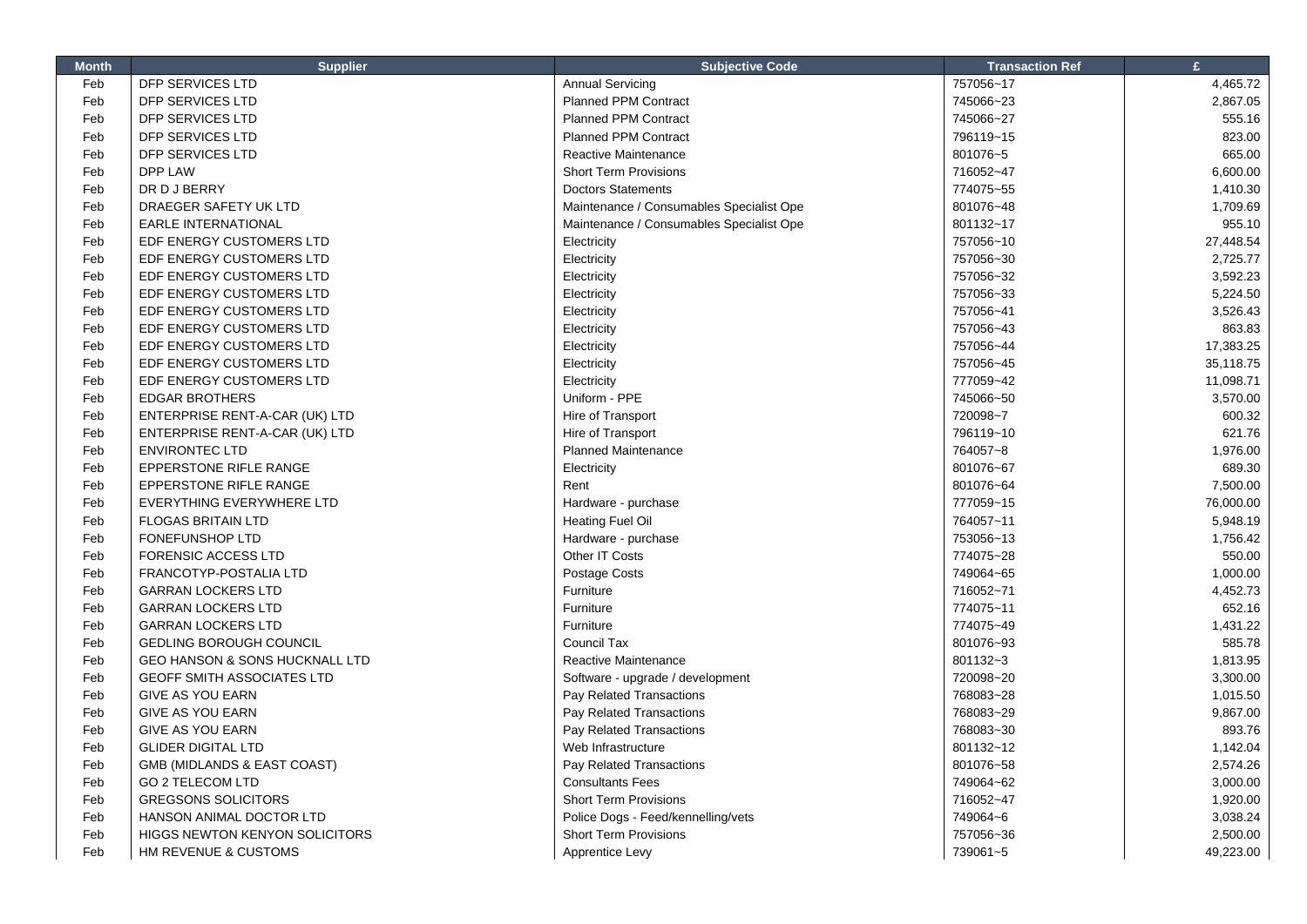| <b>Month</b> | <b>Supplier</b>                   | <b>Subjective Code</b>                   | <b>Transaction Ref</b> | £            |
|--------------|-----------------------------------|------------------------------------------|------------------------|--------------|
| Feb          | HM REVENUE & CUSTOMS              | Pay Related Transactions                 | 739061~12              | 10,657.60    |
| Feb          | HM REVENUE & CUSTOMS              | Pay Related Transactions                 | 739061~6               | 6,375.22     |
| Feb          | HM REVENUE & CUSTOMS              | Pay Related Transactions                 | 739061~8               | 3,976.23     |
| Feb          | HM REVENUE & CUSTOMS              | Pay Related Transactions                 | 764057~22              | 1,044,238.57 |
| Feb          | HM REVENUE & CUSTOMS              | Pay Related Transactions                 | 764057~23              | 880,628.65   |
| Feb          | HM REVENUE & CUSTOMS              | Pay Related Transactions                 | 764057~24              | 26,378.00    |
| Feb          | HM REVENUE & CUSTOMS              | Pay Related Transactions                 | 764057~25              | 1,146,289.72 |
| Feb          | HM REVENUE & CUSTOMS              | Police Officer Annual Allowance Tax Char | 768083~56              | 119,747.90   |
| Feb          | <b>HMCTS</b>                      | <b>General Creditors - Revenue</b>       | 716052~2               | 1,100.00     |
| Feb          | <b>HMCTS</b>                      | General Creditors - Revenue              | 720060~29              | 900.00       |
| Feb          | <b>HMCTS</b>                      | General Creditors - Revenue              | 720060~30              | 1,100.00     |
| Feb          | <b>HMCTS</b>                      | <b>General Creditors - Revenue</b>       | 753056~2               | 1,011.95     |
| Feb          | <b>HMCTS</b>                      | General Creditors - Revenue              | 764057~2               | 2,588.97     |
| Feb          | HOGG ROBINSON (TRAVEL) LTD        | <b>Hotel Accommodation</b>               | 796119~18              | 17,042.42    |
| Feb          | <b>HOME OFFICE</b>                | <b>Electronic Forensics</b>              | 774075~33              | 62,870.54    |
| Feb          | <b>HOME OFFICE</b>                | <b>Electronic Forensics</b>              | 796119~22              | 53,936.25    |
| Feb          | <b>HOME OFFICE</b>                | General Creditors - Revenue              | 716052~48              | 114,324.92   |
| Feb          | <b>HOME OFFICE</b>                | <b>General Creditors - Revenue</b>       | 749064~43              | 3,990.00     |
| Feb          | <b>HOME OFFICE</b>                | General Creditors - Revenue              | 753056~43              | 2,000.00     |
| Feb          | <b>HOME OFFICE</b>                | <b>General Creditors - Revenue</b>       | 764057~26              | 30,500.00    |
| Feb          | <b>HOME OFFICE</b>                | General Creditors - Revenue              | 787057~14              | 1,015.00     |
| Feb          | <b>HOME OFFICE</b>                | Mobile Phone Call Charges & Contract Cos | 774075~54              | 58,273.54    |
| Feb          | HPC COMPRESSED AIR SYSTEMS        | <b>Annual Servicing</b>                  | 720060~14              | 2,049.43     |
| Feb          | <b>ICCA ENTERPRISES CIC</b>       | Hire of Rooms/Premises                   | 749064~64              | 600.00       |
| Feb          | <b>ICCA ENTERPRISES CIC</b>       | Hire of Rooms/Premises                   | 787057~16              | 1,760.00     |
| Feb          | <b>ICE WATCH LTD</b>              | Gritting                                 | 773083~13              | 9,459.00     |
| Feb          | <b>ICE WATCH LTD</b>              | Gritting                                 | 793071~10              | 4,924.00     |
| Feb          | <b>IMARA</b>                      | Other PA/ OPCC Grants                    | 801076~42              | 48,103.36    |
| Feb          | INCOM TELECOMMUNICATIONS          | Minor Systems                            | 726103~6               | 2,241.41     |
| Feb          | INTEGRITAS GLOBAL CONSULTANCY LTD | <b>External Training Courses</b>         | 801132~44              | 5,400.00     |
| Feb          | JACKSONS RECOVERY LTD             | Vehicle Recovery Costs                   | 753056~28              | 8,451.00     |
| Feb          | <b>JACKSONS RECOVERY LTD</b>      | <b>Vehicle Recovery Costs</b>            | 768083~26              | 8,481.00     |
| Feb          | JML SOFTWARE SOLUTIONS LTD        | Maintenance / Consumables Specialist Ope | 801076~52              | 3,800.00     |
| Feb          | JOSEPH MERRITT GROUP PLC          | Furniture                                | 793071~16              | 1,425.00     |
| Feb          | JUNO WOMEN'S AID                  | Other PA/ OPCC Grants                    | 796119~41              | 2,083.33     |
| Feb          | <b>JW HINCHLIFFE (TANKS) LTD</b>  | <b>Building Works - Main Contract</b>    | 716052~57              | 1,900.00     |
| Feb          | JW HINCHLIFFE (TANKS) LTD         | <b>Building Works - Main Contract</b>    | 774075~44              | 1,900.00     |
| Feb          | LAMBERT SMITH HAMPTON             | <b>Fees Planned</b>                      | 793071~6               | 7,022.50     |
| Feb          | <b>LASER TECH UK LTD</b>          | Maintenance / Consumables Specialist Ope | 716052~36              | 747.00       |
| Feb          | LAVAT CONSULTING LTD              | Subscriptions                            | 773083~12              | 2,065.00     |
| Feb          | <b>LEFTLION LTD</b>               | Publicity                                | 777059~2               | 1,950.00     |
| Feb          | LINDUM GROUP                      | <b>Building Works - Main Contract</b>    | 749064~4               | 95,231.18    |
| Feb          | <b>LINDUM GROUP</b>               | <b>Planned Maintenance</b>               | 801076~77              | 97,448.57    |
| Feb          | LYDGATE RIFLE AND PISTOL CLUB     | <b>Other Operational Expenses</b>        | 801132~15              | 800.00       |
| Feb          | <b>LYON EQUIPMENT LTD</b>         | <b>Other Operational Expenses</b>        | 801076~68              | 3,071.59     |

Г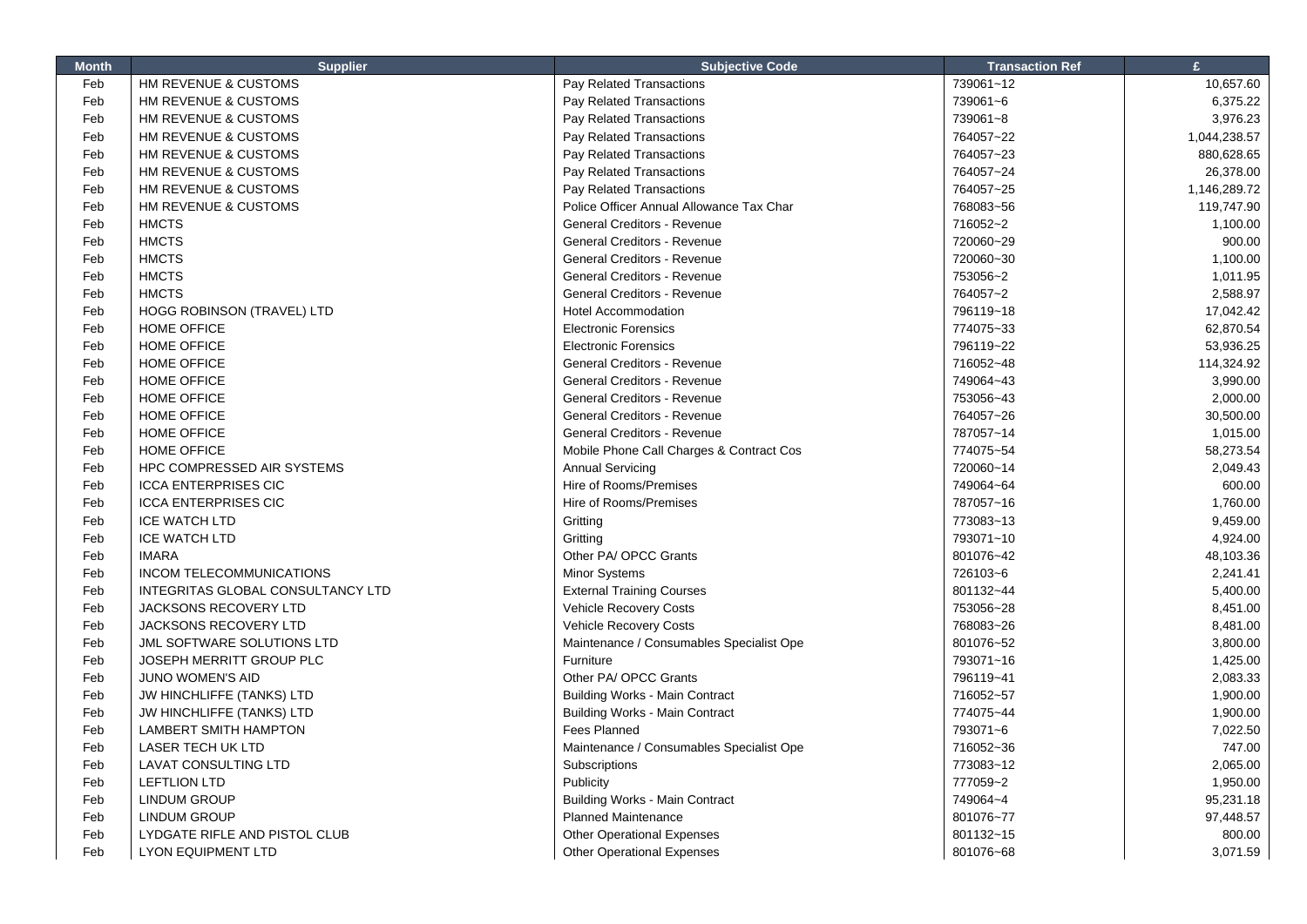| <b>Month</b> | <b>Supplier</b>                                       | <b>Subjective Code</b>                 | <b>Transaction Ref</b> | £          |
|--------------|-------------------------------------------------------|----------------------------------------|------------------------|------------|
| Feb          | M SHOOTER                                             | <b>Planned Maintenance</b>             | 793055~2               | 2,144.77   |
| Feb          | <b>MACOI LTD</b>                                      | Furniture                              | 716052~21              | 674.81     |
| Feb          | <b>MACOI LTD</b>                                      | Furniture                              | 730060~5               | 1,143.00   |
| Feb          | <b>MACOI LTD</b>                                      | Furniture                              | 796108~21              | 828.90     |
| Feb          | <b>MALCOLM GRIFFITHS</b>                              | <b>Doctors Statements</b>              | 753056~69              | 1,685.94   |
| Feb          | MANSFIELD DISTRICT COUNCIL                            | Council Tax                            | 801076~93              | 531.08     |
| Feb          | MANSFIELD DISTRICT COUNCIL                            | <b>Planned Maintenance</b>             | 801076~82              | 3,000.00   |
| Feb          | <b>MARC RICHARDSON</b>                                | Police Dogs - purchase                 | 716052~33              | 650.00     |
| Feb          | MD3D LTD                                              | <b>Specialist Equipment</b>            | 801076~29              | 5,925.00   |
| Feb          | MINSTER LAW SOLICITORS                                | <b>Short Term Provisions</b>           | 793071~12              | 24,569.80  |
| Feb          | MITIE GROUP PLC                                       | Police Surgeons / Clinicians           | 793071~7               | 85,131.75  |
| Feb          | <b>MORRIS VERMAPORT LTD</b>                           | <b>Planned PPM Contract</b>            | 716052~24              | 866.00     |
| Feb          | <b>MORRIS VERMAPORT LTD</b>                           | Reactive Maintenance                   | 716052~6               | 1,960.00   |
| Feb          | <b>MORRIS VERMAPORT LTD</b>                           | Reactive Maintenance                   | 753056~5               | 589.30     |
| Feb          | MUTUAL VENTURES LTD                                   | <b>Consultants Fees</b>                | 777059~12              | 75,000.00  |
| Feb          | MUTUAL VENTURES LTD                                   | <b>Consultants Fees</b>                | 801076~16              | 10,274.47  |
| Feb          | NATIONAL CRIME AGENCY                                 | <b>External Training Courses</b>       | 753056~4               | 1,346.00   |
| Feb          | NATIONAL CRIME AGENCY                                 | <b>External Training Courses</b>       | 793055~1               | 4,576.00   |
| Feb          | NATIONAL CRIME AGENCY                                 | <b>Legal Costs</b>                     | 753056~59              | 568.00     |
| Feb          | NATIONAL JUSTICE MUSEUM                               | Other PA/ OPCC Grants                  | 774075~52              | 6,627.00   |
| Feb          | NATIONAL MONITORING                                   | Covert Alarms, CCTV & Security Systems | 796119~30              | 3,360.08   |
| Feb          | <b>NCC GROUP</b>                                      | Other IT Costs                         | 793055~16              | 645.00     |
| Feb          | <b>NCC PENSION FUND</b>                               | Pay Related Transactions               | 720060~24              | 403,114.37 |
| Feb          | <b>NCC PENSION FUND</b>                               | Pay Related Transactions               | 720060~26              | 195,258.10 |
| Feb          | <b>NCC PENSION FUND</b>                               | <b>Pension Strain</b>                  | 801076~47              | 14,601.70  |
| Feb          | NIGHTSEARCHER LTD                                     | Vehicles - Spares                      | 753056~11              | 821.81     |
| Feb          | NO 1 COPPERPOT CREDIT UNION                           | Pay Related Transactions               | 768083~37              | 23,678.60  |
| Feb          | NO 1 COPPERPOT CREDIT UNION                           | Pay Related Transactions               | 801076~57              | 5,196.53   |
| Feb          | NORTHERN DIVER (INT) LTD                              | <b>Other Operational Expenses</b>      | 726103~14              | 533.50     |
| Feb          | NORTHGATE PUBLIC SERVICES (UK) LTD                    | Software Licences                      | 777059~23              | 48,741.00  |
| Feb          | NOTTINGHAM CITY COUNCIL                               | Hire of Rooms/Premises                 | 768083~57              | 500.00     |
| Feb          | NOTTINGHAM CITY OF LITERATURE                         | Partnership Grants                     | 801076~90              | 18,000.00  |
| Feb          | NOTTINGHAM ICE CENTRE LTD                             | <b>Corporate Hospitality</b>           | 764057~35              | 610.00     |
| Feb          | NOTTINGHAM OFF ROAD EVENTS                            | <b>Vehicle Repairs</b>                 | 739061~14              | 507.00     |
| Feb          | NOTTINGHAMSHIRE AND CITY OF NOTTINGHAM FIRE AUTHORITY | <b>Building Works - Main Contract</b>  | 726103~20              | 14,709.86  |
| Feb          | NOTTINGHAMSHIRE AND CITY OF NOTTINGHAM FIRE AUTHORITY | Diesel                                 | 801076~1               | 14,776.51  |
| Feb          | NOTTINGHAMSHIRE AND CITY OF NOTTINGHAM FIRE AUTHORITY | Electricity                            | 764057~27              | 742.15     |
| Feb          | NOTTINGHAMSHIRE AND CITY OF NOTTINGHAM FIRE AUTHORITY | Electricity                            | 774075~46              | 722.03     |
| Feb          | NOTTINGHAMSHIRE AND CITY OF NOTTINGHAM FIRE AUTHORITY | <b>External Assessment Centres</b>     | 749064~46              | 900.00     |
| Feb          | NOTTINGHAMSHIRE AND CITY OF NOTTINGHAM FIRE AUTHORITY | Gas                                    | 726103~17              | 604.72     |
| Feb          | NOTTINGHAMSHIRE COUNTY COUNCIL                        | Other PA/ OPCC Grants                  | 720060~43              | 9,891.67   |
| Feb          | NOTTINGHAMSHIRE COUNTY COUNCIL                        | Other PA/ OPCC Grants                  | 796108~17              | 170,949.00 |
| Feb          | NOTTINGHAMSHIRE COUNTY COUNCIL                        | Pension Strain                         | 801076~47              | 21,446.82  |
| Feb          | NOTTINGHAMSHIRE DEAF SOCIETY                          | Hire of Rooms/Premises                 | 796119~43              | 500.00     |
| Feb          | NOTTS POLICE BENEVOLENT FUND                          | Pay Related Transactions               | 768083~34              | 1,197.00   |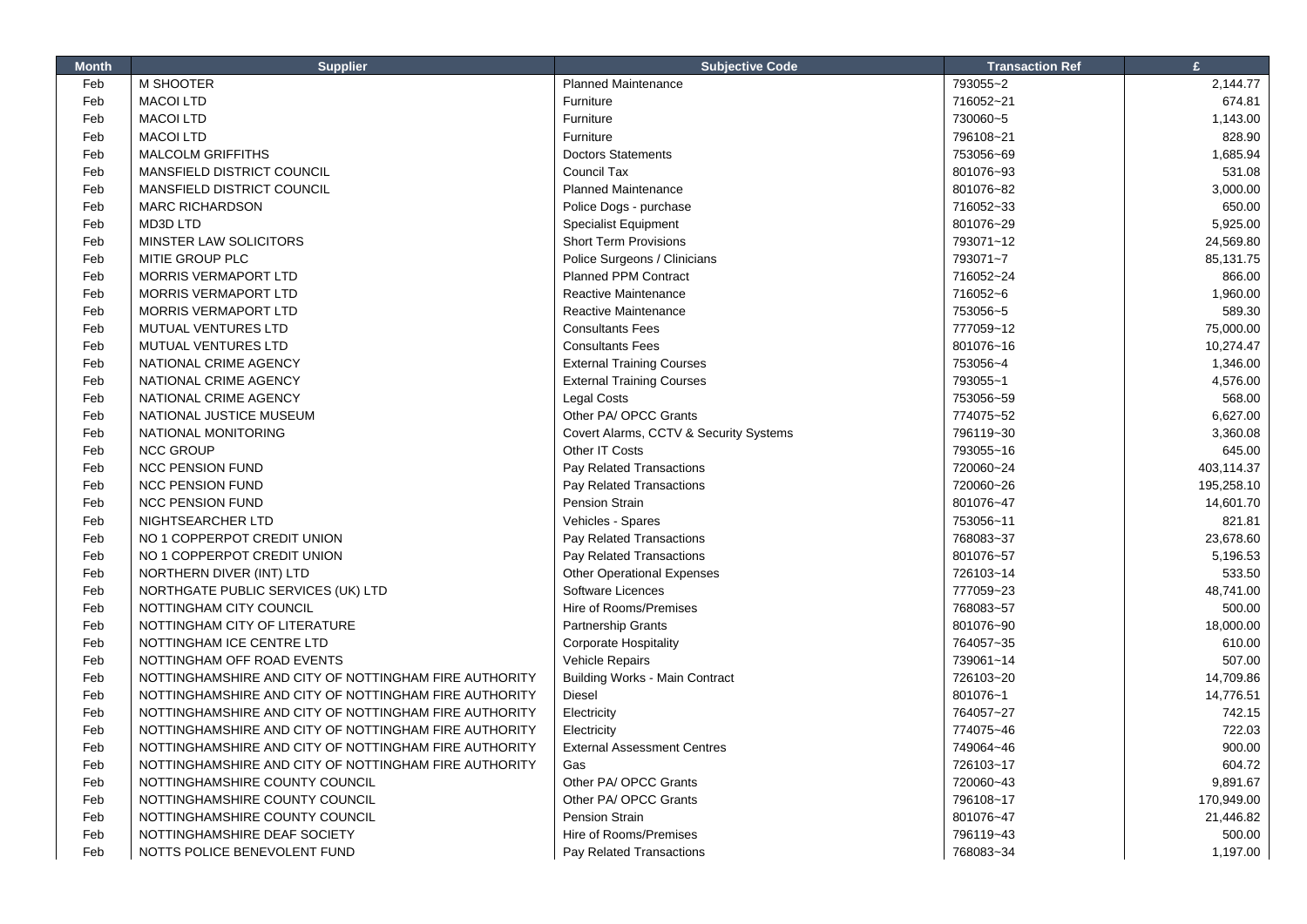| <b>Month</b> | <b>Supplier</b>                                       | <b>Subjective Code</b>                   | <b>Transaction Ref</b> | £                  |
|--------------|-------------------------------------------------------|------------------------------------------|------------------------|--------------------|
| Feb          | NOTTS POLICE FEDERATION FUND                          | Pay Related Transactions                 | 768083~32              | 37,504.82          |
| Feb          | NOTTS POLICE FEDERATION FUND                          | Pay Related Transactions                 | 768083~33              | 43,214.15          |
| Feb          | NOTTS POLICE FEDERATION FUND                          | Pay Related Transactions                 | 801076~54              | 2,297.35           |
| Feb          | NOTTS POLICE SPORTS & SOCIAL CLUB                     | Pay Related Transactions                 | 768083~31              | 4,219.20           |
| Feb          | NOTTS POLICE SPORTS & SOCIAL CLUB                     | Pay Related Transactions                 | 801076~53              | 1,016.21           |
| Feb          | OPUS CLAIM SOLUTIONS LTD                              | <b>Legal Costs</b>                       | 730060~7               | 642.68             |
| Feb          | <b>OXFORD UNIVERSITY PRESS</b>                        | <b>Books &amp; Publications</b>          | 753056~7               | 4,194.00           |
| Feb          | PAUL ELLIS AUTOS                                      | <b>Vehicle Repairs</b>                   | 753056~40              | 531.17             |
| Feb          | PAYNE HICKS BEACH LLP                                 | <b>Legal Costs</b>                       | 753056~60              | 712.50             |
| Feb          | PERSONNEL HYGIENE SERVICES LTD                        | <b>Clinical Waste</b>                    | 774075~35              | 2,769.42           |
| Feb          | PERSONNEL HYGIENE SERVICES LTD                        | Hazardous Waste                          | 774075~14              | 892.90             |
| Feb          | PFOA WELFARE SERVICES LTD                             | Subscriptions                            | 768083~53              | 4,541.67           |
| Feb          | PILGRIM CHURCH CHARITABLE TRUST                       | Other PA/ OPCC Grants                    | 720060~43              | 2,850.00           |
| Feb          | <b>PITNEY BOWES</b>                                   | Postage Costs                            | 796119~1               | 575.04             |
| Feb          | POINT SOUTH LTD                                       | Maintenance / Consumables Specialist Ope | 745066~35              | 2,118.00           |
| Feb          | POLICE AND CRIME COMMISSIONER FOR LEICESTERSHIRE      | <b>Collaboration service</b>             | 753056~47              | 89,065.43          |
| Feb          | POLICE AND CRIME COMMISSIONER FOR WEST MERCIA         | <b>Other Partnerships</b>                | 801076~73              | 12,000.00          |
| Feb          | POLICE AND CRIME COMMISSIONER FOR WEST YORKSHIRE      | Collaboration service                    | 720098~10              | 149,361.00         |
| Feb          | POLICE AND CRIME COMMISSIONER FOR WEST YORKSHIRE      | <b>Collaboration service</b>             | 757056~20              | 149,361.00         |
| Feb          | POLICE AND CRIME COMMISSIONER FOR WEST YORKSHIRE      | <b>External Training Courses</b>         | 801076~70              | 2,800.00           |
| Feb          | POLICE MUTUAL ASSURANCE SOCIETY                       | Pay Related Transactions                 | 768083~35              | 60,170.25          |
| Feb          | POLICE MUTUAL ASSURANCE SOCIETY                       | Pay Related Transactions                 | 801076~55              | 4,831.73           |
| Feb          | POLICE SUPERINTENDENTS ASSOCIATION OF ENGLAND & WALES | Conference & Seminar Fees                | 753056~33              | 1,300.00           |
| Feb          | POLICE SUPERINTENDENTS ASSOCIATION OF ENGLAND & WALES | Conference & Seminar Fees                | 753056~44              | 1,300.00           |
| Feb          | PRAECEDO BUSINESS SOLUTIONS LTD                       | <b>Collaboration service</b>             | 753056~48              | 15,290.00          |
| Feb          | PRGLOO LTD                                            | Software - purchase                      | 768083~54              | 4,500.00           |
| Feb          | PROF JD LAST                                          | <b>Collaboration service</b>             | 768083~58              | 3,724.69           |
| Feb          | PRUDENTIAL                                            | Pay Related Transactions                 | 801076~60              | 6,666.78           |
| Feb          | PTSG ELECTRICAL SERVICES LTD                          | <b>Planned PPM Contract</b>              | 768083~18              | 1,013.89           |
| Feb          | QA LTD                                                | Other IT Costs                           | 753056~67              | 1,304.00           |
| Feb          | R.M.S. ROOFING AND PROPERTY MAINTENANCE LTD           | Reactive Maintenance                     | 801076~5               | 601.00             |
| Feb          | <b>RAPID RACKING</b>                                  | <b>Building Works - Main Contract</b>    | 764057~34              | 1,282.75           |
| Feb          | <b>RAW2K LTD</b>                                      | Vehicle Recovery Costs                   | 764057~16              | 5,435.00           |
| Feb          | <b>RC BAILEY</b>                                      | <b>Witness Expenses</b>                  | 774075~47              | 1,350.00           |
| Feb          | REED SPECIALIST RECRUITMENT LTD                       | Agency / Temp Staff                      | 753056~32              | 1,676.00           |
| Feb          | RELIANCE HIGH TECH LTD                                | <b>Annual Servicing</b>                  | 773083~10              | 2.093.69           |
| Feb          | RELIANCE HIGH TECH LTD                                | Reactive Maintenance                     | 716052~7               | 5,234.60           |
| Feb          | <b>RELIANCE HIGH TECH LTD</b>                         | Reactive Maintenance                     | 720060~6               | 517.50             |
| Feb          | RELIANCE HIGH TECH LTD                                | Reactive Maintenance                     | 745066~7               | 1,133.50           |
| Feb          | RELIANCE HIGH TECH LTD                                | Reactive Maintenance                     | 793071~2               | 817.50             |
| Feb          | REVEAL MEDIA LTD                                      |                                          | 716052~16              | 28,566.81          |
| Feb          | REVOLUTION LEARNING AND DEVELOPMENT LTD               | Hardware - purchase                      | 777059~43              |                    |
| Feb          | RH FOOD SOLUTIONS LTD                                 | <b>External Training Courses</b>         |                        | 1,058.25           |
| Feb          | <b>RICHARD LEIGH EVANS</b>                            | <b>Contract Catering</b>                 | 801132~10<br>796108~11 | 1,450.00<br>639.83 |
|              |                                                       | <b>Other Operational Expenses</b>        |                        |                    |
| Feb          | RICHFORD MOTOR SERVICES LTD                           | Vehicle Recovery Costs                   | 753056~28              | 12,865.00          |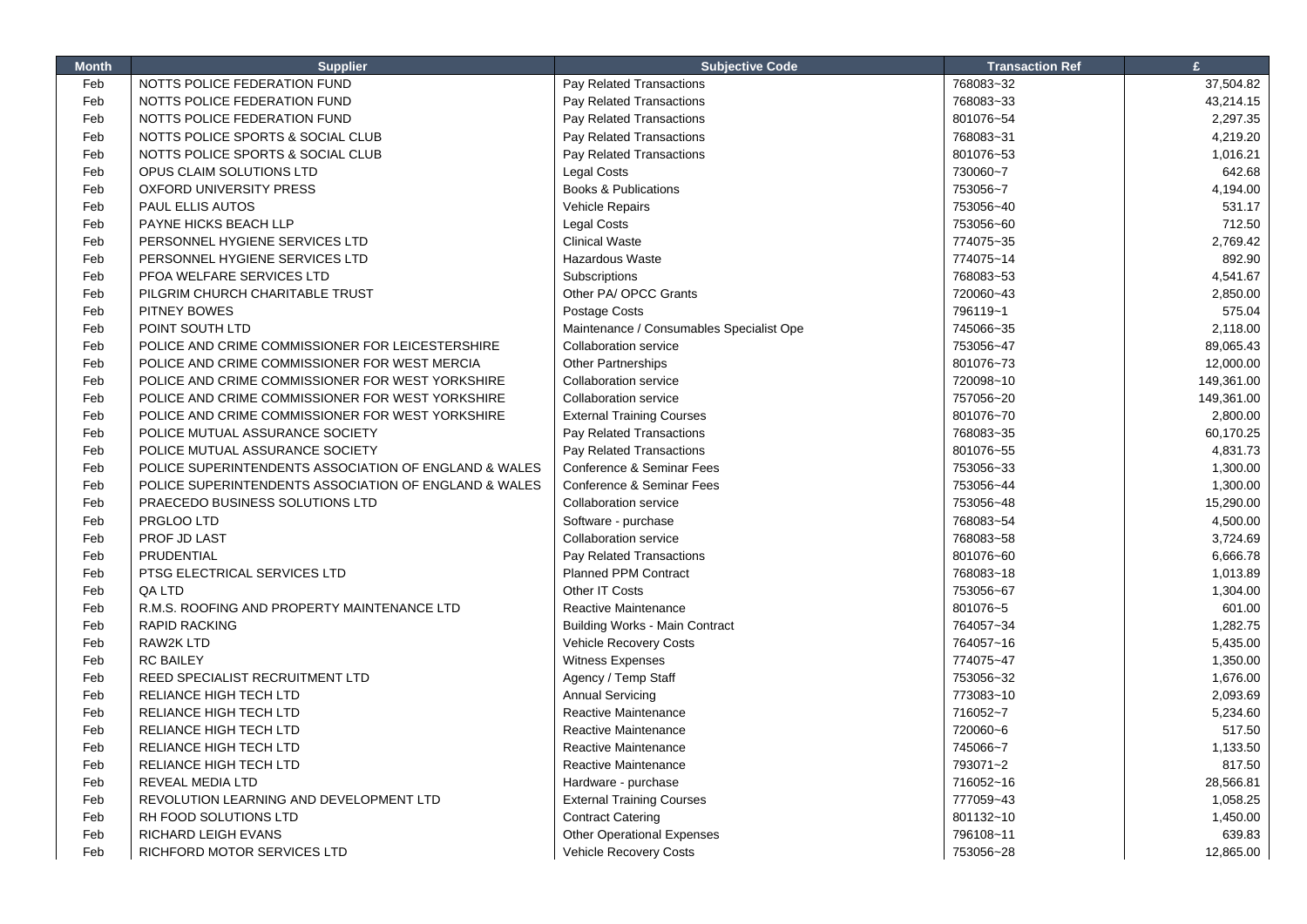| <b>Month</b> | <b>Supplier</b>                                 | <b>Subjective Code</b>                   | <b>Transaction Ref</b> | £          |
|--------------|-------------------------------------------------|------------------------------------------|------------------------|------------|
| Feb          | RICOH UK LTD                                    | Photocopier Machines - Lease Costs       | 773083~19              | 4,332.71   |
| Feb          | <b>RICOH UK LTD</b>                             | Photocopier Machines - Running Costs     | 773083~11              | 10,606.20  |
| Feb          | <b>ROBERT NEWHAM</b>                            | <b>Other Operational Expenses</b>        | 787057~6               | 2,625.00   |
| Feb          | RONIN CORPORATE SERVICES LTD                    | <b>Other Operational Expenses</b>        | 753056~37              | 3,000.00   |
| Feb          | RONIN CORPORATE SERVICES LTD                    | <b>Other Operational Expenses</b>        | 768083~44              | 6,000.00   |
| Feb          | ROWINGTON MANAGEMENT SOLUTIONS LTD              | <b>Consultants Fees</b>                  | 764057~4               | 13,358.40  |
| Feb          | ROWINGTON MANAGEMENT SOLUTIONS LTD              | <b>Consultants Fees</b>                  | 801076~16              | 6,230.85   |
| Feb          | ROYAL MAIL GROUP PLC                            | Postage Costs                            | 720098~9               | 6,349.91   |
| Feb          | ROYAL MAIL GROUP PLC                            | Postage Costs                            | 768083~21              | 3,143.93   |
| Feb          | ROYAL MAIL GROUP PLC                            | Postage Costs                            | 777059~27              | 3,142.82   |
| Feb          | RUSHCLIFFE BOROUGH COUNCIL                      | <b>Business rates</b>                    | 757056~54              | 2,240.32   |
| Feb          | SAAB AB                                         | Hardware                                 | 753056~16              | 322,115.09 |
| Feb          | SAFARILAND UK LTD                               | Clothing & Uniforms                      | 720060~28              | 15,079.96  |
| Feb          | SCOTTISH POLICE AUTHORITY                       | Network HOLMES 2                         | 801076~51              | 21,120.00  |
| Feb          | <b>SECOND ELEMENT LTD</b>                       | <b>Annual Servicing</b>                  | 788063~1               | 3,995.00   |
| Feb          | <b>SECURITY PLUS LTD</b>                        | <b>Other Operational Expenses</b>        | 757056~9               | 515.00     |
| Feb          | <b>SEPURA LTD</b>                               | Radio / Airwave - Equipment              | 726103~5               | 585.00     |
| Feb          | <b>SEPURA LTD</b>                               | Radio / Airwave - Equipment              | 749064~18              | 585.00     |
| Feb          | <b>SEPURA LTD</b>                               | Radio / Airwave - Equipment              | 773083~8               | 1,650.00   |
| Feb          | <b>SERCO GROUP PLC</b>                          | <b>External Training Courses</b>         | 777059~45              | 1,670.00   |
| Feb          | <b>SERENDIPITYS NURSERY</b>                     | Pay Related Transactions                 | 757056~28              | 571.17     |
| Feb          | SERJEANTS INN CHAMBERS                          | <b>Short Term Provisions</b>             | 716052~47              | 815.00     |
| Feb          | SHEDS 4 U LTD                                   | Police Dogs - Feed/kennelling/vets       | 774075~3               | 3,416.64   |
| Feb          | SHRED STATION LTD                               | <b>Confidential Waste</b>                | 753056~23              | 609.00     |
| Feb          | SIMULAIDS LTD                                   | <b>Specialist Equipment</b>              | 801076~75              | 2,000.00   |
| Feb          | SMARTDESK SYSTEMS LTD T/A TGS SERVICES (UK) LTD | <b>Systems Development</b>               | 768083~17              | 769.28     |
| Feb          | SOLO SERVICE GROUP LTD                          | <b>Contract Cleaning</b>                 | 753056~26              | 91,588.07  |
| Feb          | <b>SOLON SECURITY LTD</b>                       | <b>Other Operational Expenses</b>        | 757056~48              | 772.80     |
| Feb          | <b>SOLON SECURITY LTD</b>                       | <b>Other Operational Expenses</b>        | 796108~18              | 1,102.73   |
| Feb          | <b>SOLON SECURITY LTD</b>                       | <b>Other Operational Expenses</b>        | 796119~36              | 590.98     |
| Feb          | SOLON SECURITY LTD                              | <b>Other Operational Expenses</b>        | 801132~40              | 4,237.70   |
| Feb          | SOUTHERN ELECTRIC                               | <b>Other Operational Expenses</b>        | 757056~52              | 1,129.96   |
| Feb          | SP SERVICES UK LTD                              | First Aid Equipment / Consumables        | 774075~50              | 717.55     |
| Feb          | SPECIALIST COMPUTER CENTRES PLC                 | Hardware                                 | 716052~67              | 166,526.92 |
| Feb          | STARTRAQ (UK) LTD                               | Licence Fees                             | 801076~41              | 7,933.00   |
| Feb          | <b>STRATAC LOGICAL LTD</b>                      | <b>Other Operational Expenses</b>        | 720060~42              | 4,800.00   |
| Feb          | <b>TAILORED IMAGE LTD</b>                       | Clothing & Uniforms                      | 801076~65              | 883.20     |
| Feb          | TELEPHONE TECHNOLOGY LTD                        | Mobile Phone Call Charges & Contract Cos | 793055~7               | 1,586.40   |
| Feb          | THE DRINKAWARE TRUST                            | <b>Other Operational Expenses</b>        | 764057~36              | 1,320.00   |
| Feb          | <b>THEBIGWORD GROUP</b>                         | Interpreters Fees & Translators Fees     | 720060~23              | 2,324.96   |
| Feb          | THEBIGWORD GROUP                                | Interpreters Fees & Translators Fees     | 777059~39              | 2,514.43   |
| Feb          | <b>THOMAS JACKS LTD</b>                         | Specialist Equipment                     | 720060~12              | 576.00     |
| Feb          | TREBLE 5 TREBLE 1 LTD                           | <b>Other Partnerships</b>                | 726103~7               | 8,400.25   |
| Feb          | TRUVELO (UK) LTD                                | <b>Other Operational Expenses</b>        | 801132~31              | 1,984.00   |
| Feb          | <b>UNISON</b>                                   | Pay Related Transactions                 | 801076~59              | 6,523.25   |

Г